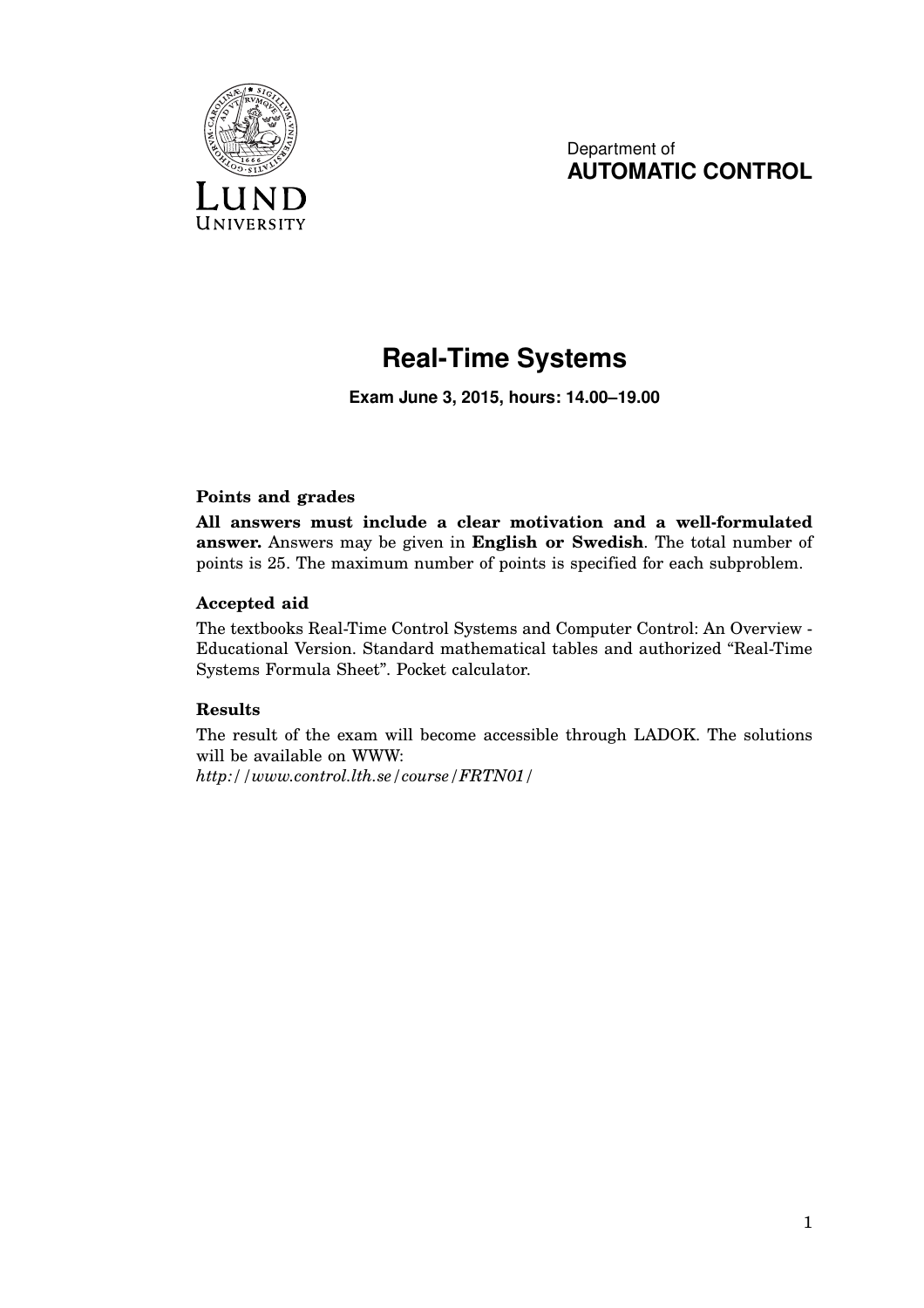**1.** Given the following discrete-time system:

$$
x(k+1) = \begin{bmatrix} 0 & -1 \\ 1 & 0 \end{bmatrix} x(k) + \begin{bmatrix} 0 \\ 1 \end{bmatrix} u(k)
$$

$$
y(k) = \begin{bmatrix} 1 & 0 \end{bmatrix} x(k)
$$

- **a.** Design a deadbeat controller (i.e. state-feedback with all poles at the origin) such that the closed loop system has unit static gain from  $r$  to  $y$ . (2 p)
- **b.** Design an observer on predictor form with both poles at  $z = 1/2$ . To get full points you should also write down the equations for the observer. (2 p)
- **2.** A system is given by

$$
\frac{dx(t)}{dt} = \begin{bmatrix} -1 & 1\\ 0 & 2 \end{bmatrix} x(t) + \begin{bmatrix} 0\\ 2 \end{bmatrix} u(t)
$$

$$
y(t) = \begin{bmatrix} 1.5 & 0 \end{bmatrix} x(t).
$$

Sample the system using zero-order hold. Give the answer as a pulsetransfer function.  $(1.5 \text{ p})$ 

**3.** Consider the following discrete-time system

$$
x(k+1) = \begin{bmatrix} 0.9 & 0.8 \\ 0.5 & 0.0 \end{bmatrix} x(k) + \begin{bmatrix} 1 \\ 0 \end{bmatrix} u(k)
$$

$$
y(k) = \begin{bmatrix} 1 & 1 \end{bmatrix} x(k).
$$

The input to this system is constant,  $u(k) = 1, \forall k$  s.t.  $k \geq 0$ .

- **a.** Calculate  $y(3)$  (the output at time  $k = 3$ ) assuming initial state  $x(0) =$  $\begin{bmatrix} 0 & 0 \end{bmatrix}^T$ .  $(1.5 \text{ p})$
- **b.** Will the system converge, and in that case, to what output value? Solve this on paper, without using a calculator.  $(1 p)$
- **4.** Linda is writing a program for a small micro-controller, using EDF scheduling. Table 1 shows the task set she will use, along with the required periods, the relative deadlines, and the execution times that she has currently been able to achieve. There is only one problem: the task set is not schedulable!

| Table 1: Task set in problem 4 |  |  |  |
|--------------------------------|--|--|--|
|--------------------------------|--|--|--|

| Task         | т               | C.                             | Ð               |
|--------------|-----------------|--------------------------------|-----------------|
| А            | $10 \text{ ms}$ | 7 ms                           | $10 \text{ ms}$ |
| B            | $20 \text{ ms}$ | $4 \text{ ms}$ $20 \text{ ms}$ |                 |
| $\mathbf{C}$ | $1 \text{ ms}$  | $0.4 \text{ ms}$               | 1 ms            |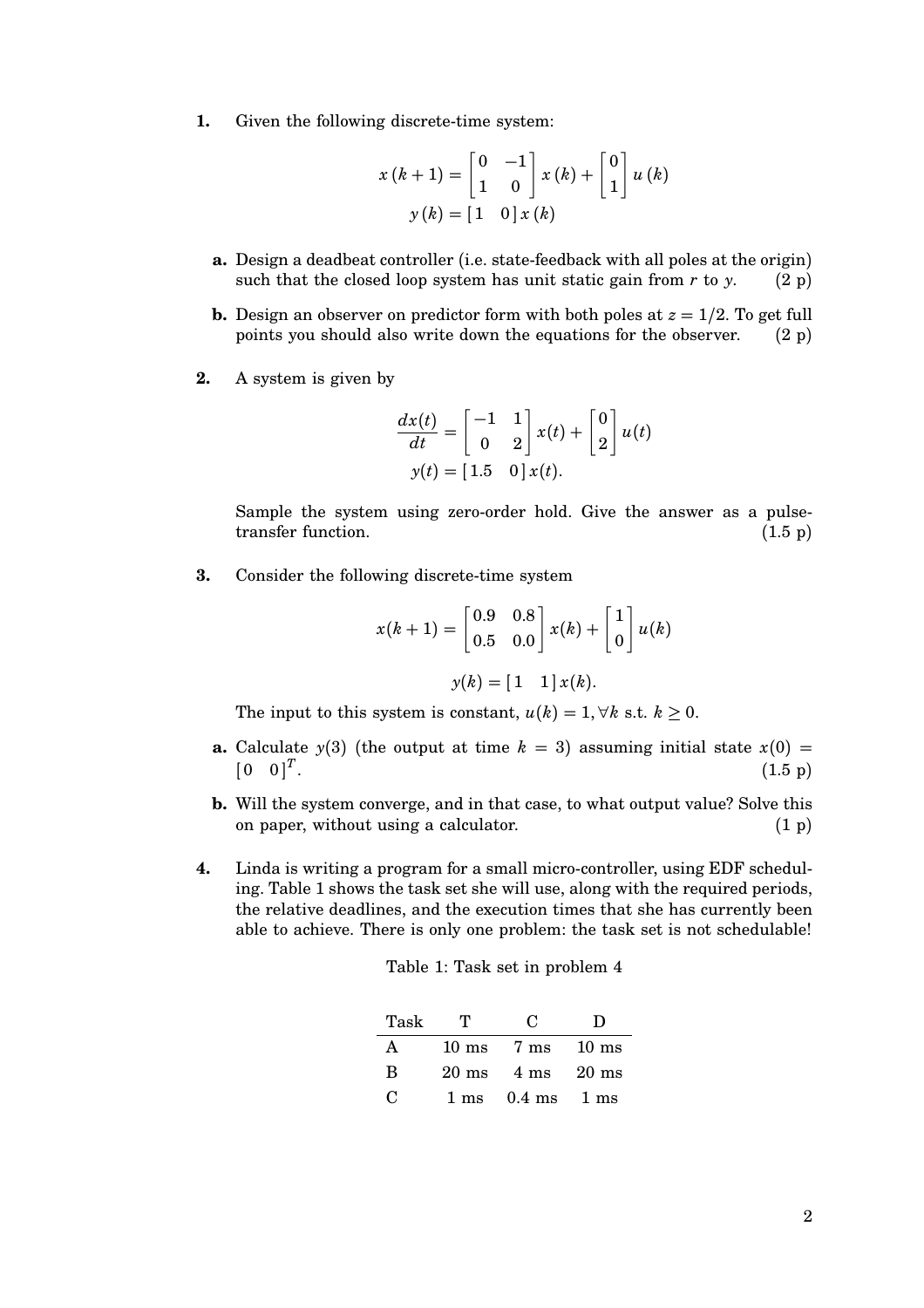- **a.** To make the task set schedulable, Linda will try to optimize her code. For each of the tasks, how many times faster would she have to make it if that is the only code she will optimize?  $(2 p)$
- **b.** For the first prototype, there is no time to optimize any code, so Linda decides to lengthen the period of task C instead. How long does it need to be?  $(1\text{ p})$
- **5.** The following system is to be implemented as a part of a process simulator on a microprocessor that does not has hardware-supported floating point arithmetics. Therefore it was decided to use fixed point arithmetics. It was decided to use signed 8-bit word length for both the variables (states, input, output) and the parameters.

$$
x(k+1) = \begin{bmatrix} 0.35 & 4.25 \\ 0.05 & 0.65 \end{bmatrix} x(k) + \begin{bmatrix} 1.00 \\ 2.00 \end{bmatrix} u(k)
$$

$$
y(k) = \begin{bmatrix} 1.25 & 2.05 \end{bmatrix} x(k).
$$

Since the largest coefficient has integer part 4, we need  $m = 3$  integer bits, which leaves  $n = 8 - m - 1 = 4$  fractional bits.

- **a.** What is the Q(3,4) representation of the parameters in the Φ, Γ and *C* matrices?  $(1 \text{ p})$
- **b.** Looking at the poles of the original and the approximated system, is this choice of system representation a good choice? (1.5 p)
- **6.** Consider the ordinary PID controller given below:

$$
U(s) = K(\beta Y_r(s) - Y(s) + \frac{1}{T_i s} E(s) - \frac{sT_d Y(s)}{1 + sT_d/N})
$$

- **a.** Discretize the I-part using a backward difference approximation (backward  $Euler$ ).  $(1 \text{ p})$
- **b.** Discretize the D-part using Tustin approximation. (1 p)
- **c.** Write the pseudo-code for the controller discretized in the above way by filling in the blanks in the code snippet below. The code does not have to include any anti-windup or any manual control mode. The code should be written so that the input-output latency is minimized.  $(1.5 \text{ p})$

```
y = yIn.get();
e = yref - y;...
...
uOut.put(u);
...
...
```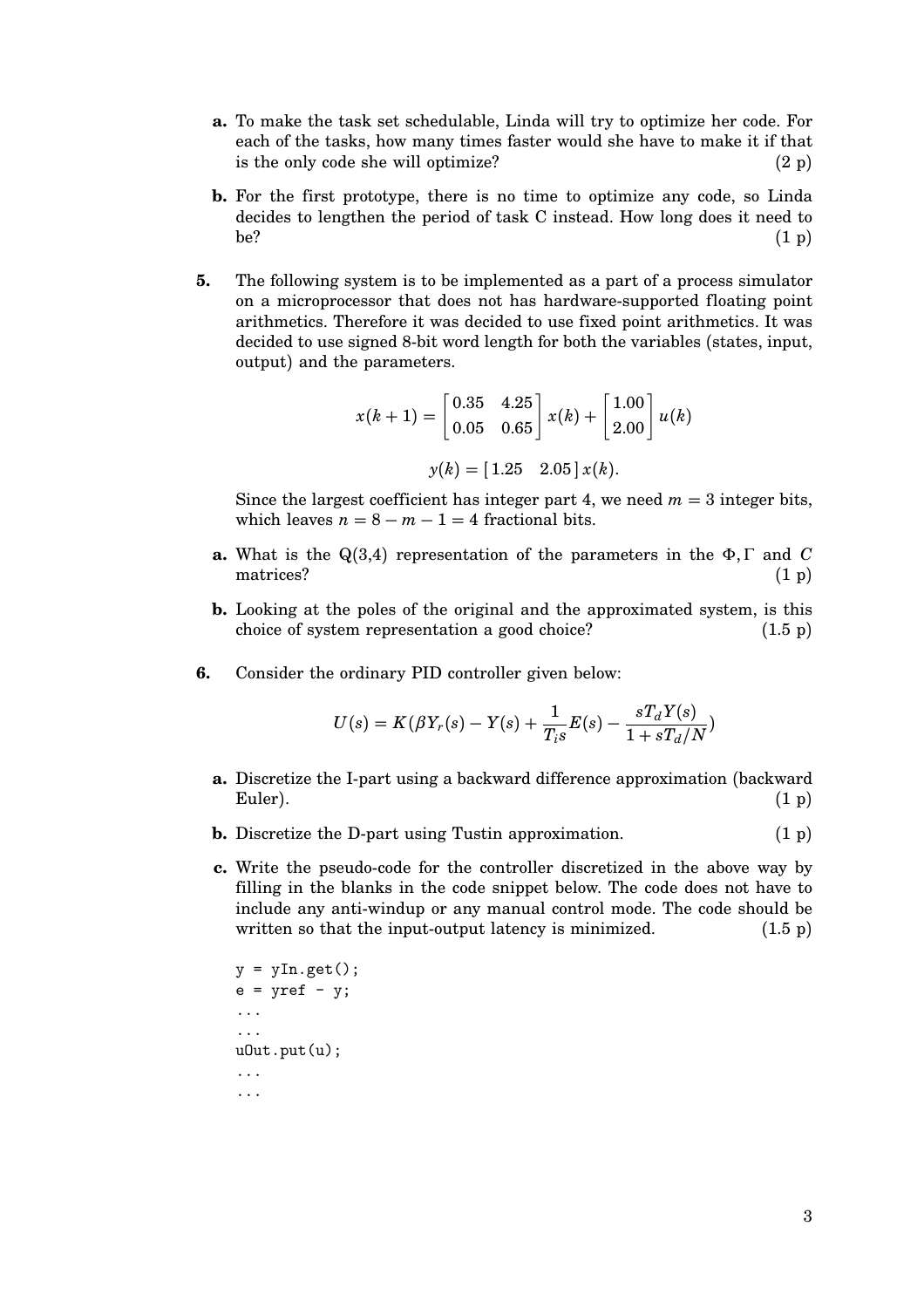- **7.** A metal workshop has, due to a decreasing demand for gasoline tanks, started to produce lighters instead. The lighters consist of two parts, the fuel unit and the fire unit. The two units are produced separately in production lines. In order to facilitate the high-level control the company uses a JGrafchart program to coordinate the two production lines (shown in Fig.1) It is supposed to work in the following way:
	- When the operator presses the start-button the production of 10 batches should start.
	- Every batch consists of 25 fuel units and 50 fire units.
	- The production of fuel and fire units should execute in parallel since the time for producing the specified units might differ.
	- When 10 batches are produced the system should return to the initial state and wait for the operator to press start again.
	- The digital input Start is true when the operator presses the start button.
	- Fuel and fire units are produced when the digital outputs ProduceFuel and ProduceFire are true.
	- The analog inputs FuelUnitsDone and FireUnitsDone count the number of units produced since the respective production line last started to produce units. You can assume that the inputs only take integer values.
	- The integer Batches should count how many batches that has been produced since the operator pressed the start button.

The best engineer in the workshop has put a lot of time and effort into the program but it still doesn't work the way it is supposed to. The engineer has made sure that the inputs and outputs works the way they should. However, the engineer has made four mistakes in the implementation of procedure. Find and correct his misstakes without making structural changes to the program, that is, you are not allowed to add or remove blocks or transitions or make changes in how the blocks and transitions are connected.

In JGrafchart (the Grafcet system used in Lab 2) a N action is the same as a standard action (level action) and an S action is the same as a stored action (impulse action).

(2 p)

**8.** Does the PI-controller implementation below support bumpless parameters changes when the control loop is in stationarity (controller error equal to 0)? If your answer is Yes then explain how. If you answer is No then modify the code so that it does. (Hint: Consider all the controller parameters)

(2 p)

```
public class PI {
  private PIParameters p;
  private double I; // Integrator state
  private double v; // Desired control signal
  private double e; // Current control error
  //Constructor
```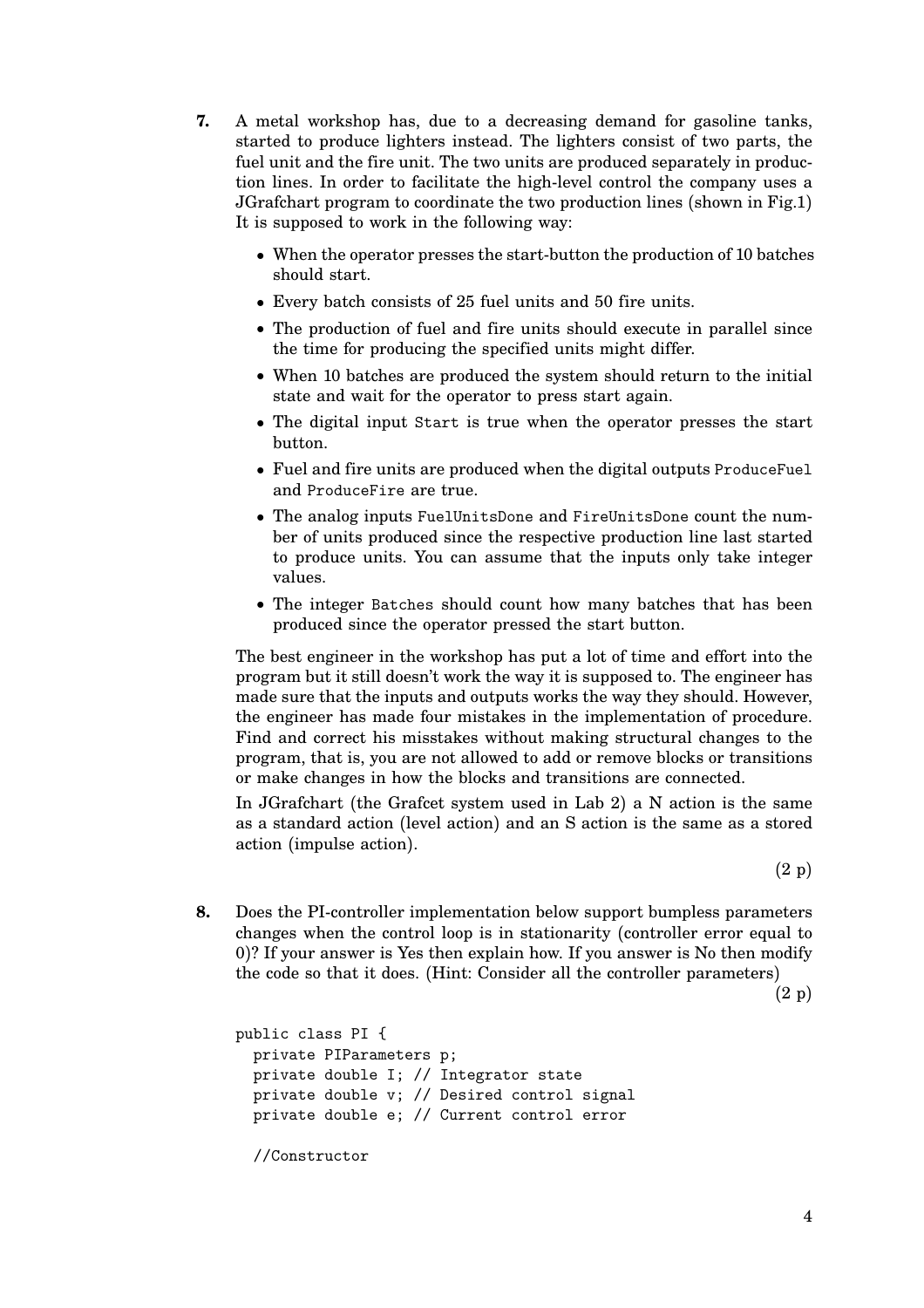```
public PI(String name) {
  PIParameters p = new PIParameters();
  p. \text{Beta} = 0.8;p.H = 0.1;p.integratorOn = false;
  p.K = 1.0;p.Ti = 0.0;p.Tr = 10.0;new PIGUI(this, p, name);
  setParameters(p);
  this.I = 0.0;
  this.v = 0.0;
  this.e = 0.0;
}
```

```
public synchronized double calculateOutput(double y, double yref) {
 this.e = yref - y;
 this.v = p.K * (p. Beta * yref - y) + I;return this.v;
}
```


Figure 1: JGrafchart structure for problem 7.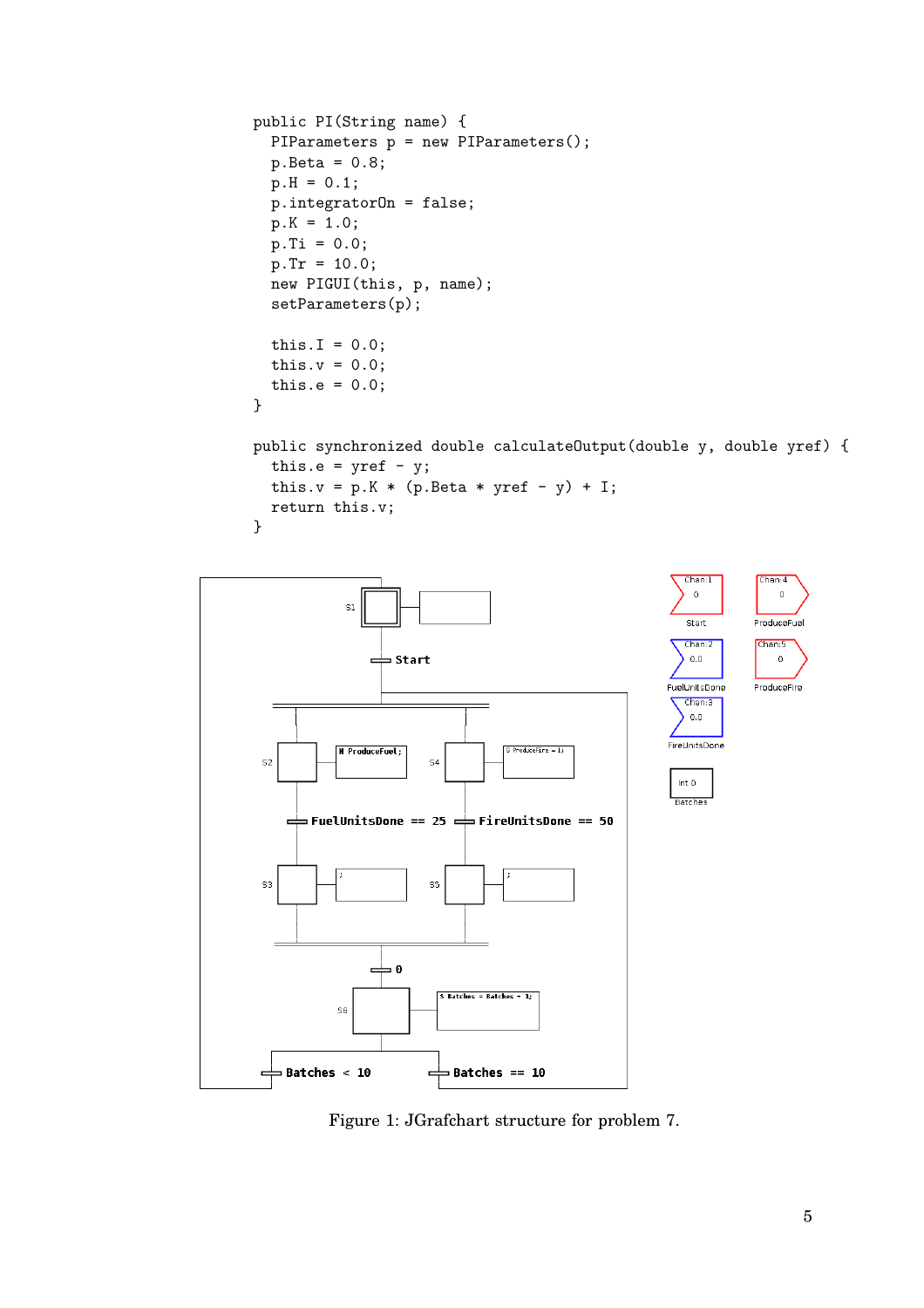```
public synchronized void updateState(double u) {
    if (p.integratorOn) {
      I = I + (p.K * p.H / p.Ti) * e + (p.H / p.Tr) * (u - v);} else {
      I = 0.0;
    }
  }
  public synchronized long getHMillis() {
    return (long)(p.H * 1000.0);
  }
  public synchronized void setParameters(PIParameters newP) {
    p = (PIParameters)newP.clone();
    if (!p.integratorOn) {
      I = 0.0;
    }
  }
}
```
**9.** Consider the following simplified Beam control application from Computer Exercise 3 and Lab 1. The system consists of a Opcom class implemented in Swing that permits the user to change the controller parameters and shows the usual signal plots, a Regul thread that implements a PI controller for controlling the beam, and a ReferenceGenerator thread for updating the reference signal. The Opcom GUI also contains a button that the user can press in order to shut down the application.

When closing down the application it is important that the beam is left in a state that is not dangerous to the user. Since the beam dynamics is an integrator it is enough to make sure that the control signal is set to 0 before the system shuts down. In this way the beam will remain at its current position.

A Java application is shutdown by calling the *System*.*exit*(0) method. This method shuts down the Java Virtual Machine (JVM) by terminating all its threads. The method never returns and it is undefined in which order the threads are terminated.

The call to System.exit(0) is performed in the actionPerformed method of a Listener that listens to the shutdown (stop) button as shown below.

```
stopButton.addActionListener(new ActionListener() {
  public void actionPerformed(ActionEvent e) {
   regul.shutDown(); // Method in the Regul class
   measPanel.stopThread(); // Stops a PlotterPanel thread
    ctrlPanel.stopThread(); // Stops a PlotterPanel thread
   System.exit(0);
}
```
- });
- **a.** Consider the following implementation of the regul thread below. Methods that are not of relevance to the questions are omitted from the code. Why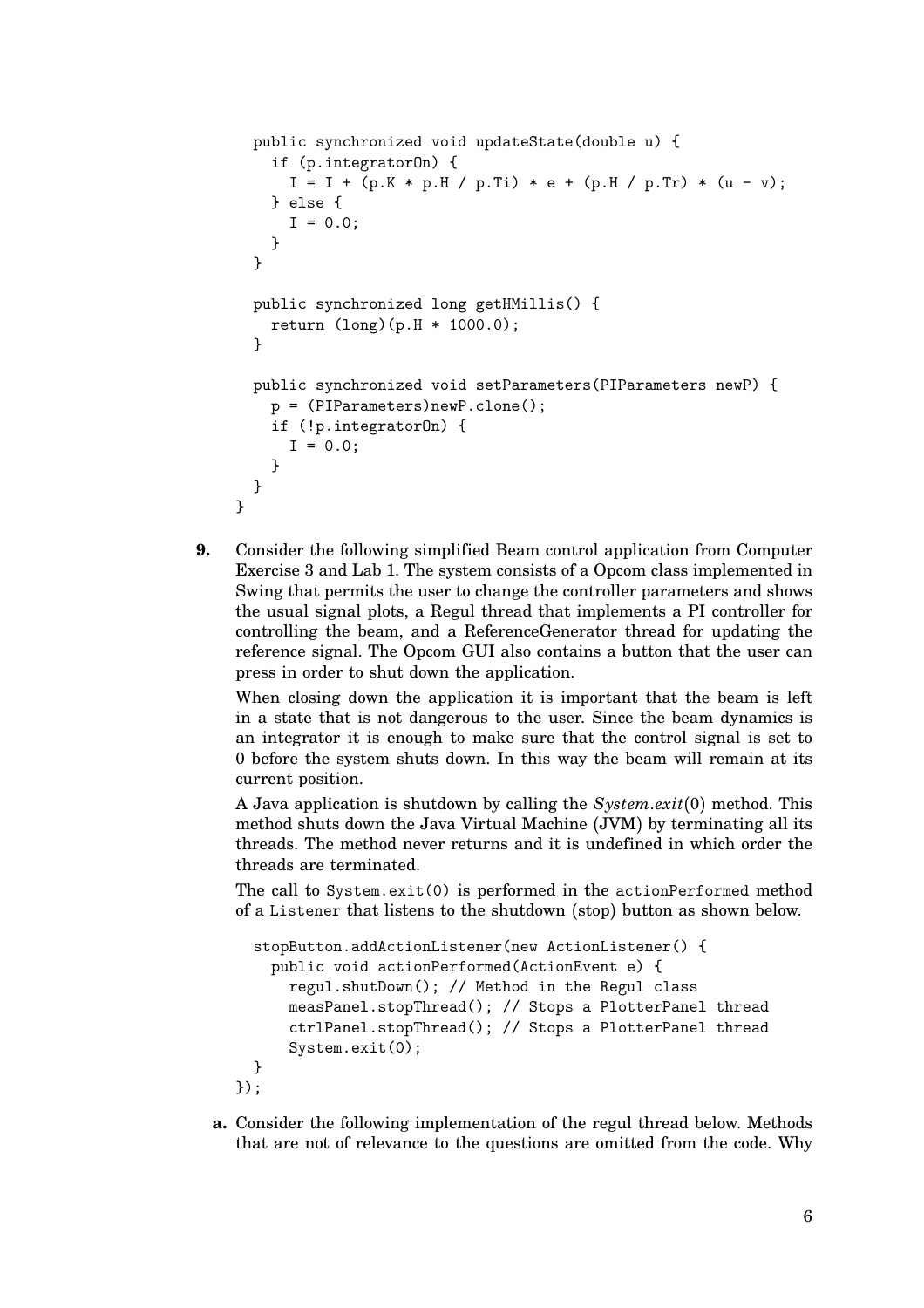does this implementation not work? The problem is not that weShouldRun is accessed without mutual exclusion.  $(1 p)$ 

```
public class Regul extends Thread {
  private PI inner = new PI("PI");
  private AnalogIn analogInAngle;
  private AnalogOut analogOut;
  private ReferenceGenerator referenceGenerator;
  private OpCom opcom;
  private int priority;
  private volatile boolean weShouldRun = true;
  private long starttime;
  public Regul(int pri) {
    priority = pri;
    try {
      analogInAngle = new AnalogIn(0);analogOut = new AnalogOut(0);
    } catch (IOChannelException e) {
      System.out.print("Error: IOChannelException: ");
      System.out.println(e.getMessage());
    }
  }
  // Called in every sample in order to send plot data to OpCom
  private void sendDataToOpCom(double yref, double y, double u)
  // Omitted
  }
  // Called from OpCom when shutting down
  public synchronized void shutDown() {
    weShouldRun = false;
  }
  public void run() {
    long duration;
    long t = System.currentTimeMillis();
    starttime = t;
    setPriority(priority);
    while (weShouldRun) {
      double u = 0.0;
      double y = 0.0;
      double yRef = 0.0;
      yRef = referenceGenerator.getRef();
```